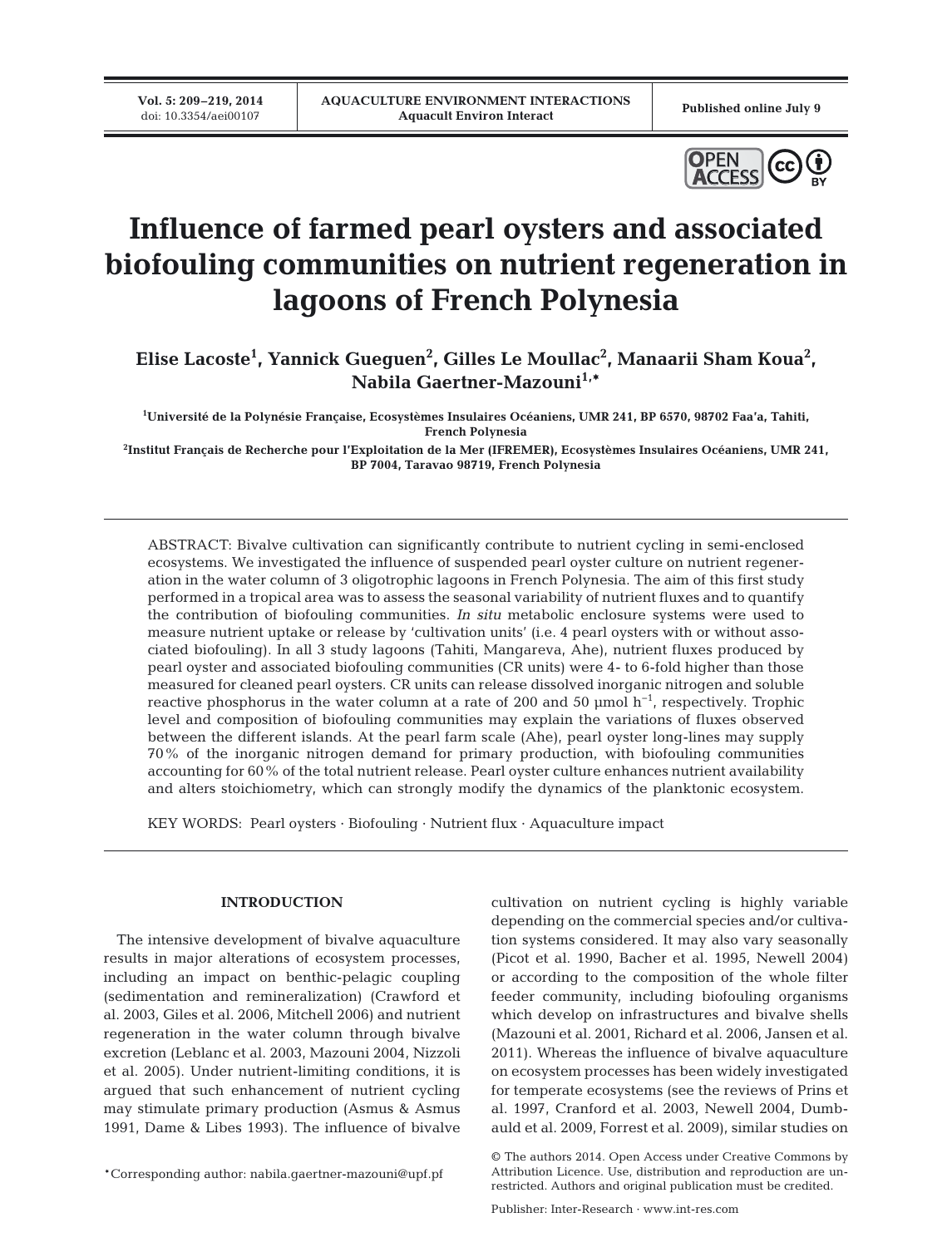tropical ecosystems remain very scarce. With the extensive development of aquaculture in these areas, however, there will be increasing concern about the environmental impact of this industry.

In French Polynesia, aquaculture is based on the production of the pearl oyster *Pinctada margaritifera*, cultivated for its black pearls. Millions of pearl oysters are artificially hanging on long-lines in the water column, which may strongly alter the dynamics of nutrient and biological production of lagoons. In these oligotrophic areas, primary production is known to be mainly limited by nitrogen (Dufour & Berland 1999, Dufour et al. 2001, Charpy et al. 2012). External nitrogen inputs from ocean and atmospheric dinitrogen fixation (i.e. diazotrophy) are the main sources of nitrogen identified, providing around 10 and 25%, respectively, of the nitrogen demand for primary production (Charpy-Roubaud et al. 1990, 2001). The indirect influence of pearl oyster cultivation on nutrient regeneration has only recently been investigated with the study of Gaertner-Mazouni et al. (2012). These authors reported that benthic nitrogen fluxes were higher in areas below pearl oysters than in noncultivated areas and could contribute up to 28% of the nitrogen demand for primary production. While in suspended culture, pelagic nutrient regeneration may outweigh benthic remineralization (Mazouni et al. 2001, Nizzoli et al. 2005), and it is expected that pearl oyster culture may have a strong influence on nutrient fluxes in the water column. Information is

lacking on this point, and the factors that may drive nutrient exchanges in the water column are unknown.

In this context, the aim of the present work was to explore and quantify the contribution of pearl oyster long-lines on nutrient regeneration in the water column. Pearl oyster culture was considered as a whole, including biofouling communities, which may represent considerable biomass in pearl farms. We performed an *in situ* study to (1) determine the temporal variability of nutrient fluxes induced by pearl oyster culture,  $(2)$  assess the potential influence of the environment on flux variability and (3) quantify the contribution of biofouling communities to nutrient renewal in the water column. Our goal was also to highlight the role that pearl oyster culture can play in the overall nutrient budget in these exploited lagoons.

#### **MATERIALS AND METHODS**

## **Study implementation**

Pearl oyster culture in French Polynesia extends across 27 islands in 3 archipelagos and is distributed over a 2 million km<sup>2</sup> area with high geomorphological, hydrological and biological diversity.

To achieve the different aims of the study, experiments were carried out in 3 lagoons in French Polynesia (Fig. 1). The first experiment, which assessed the annual variability of nutrient release by the pearl



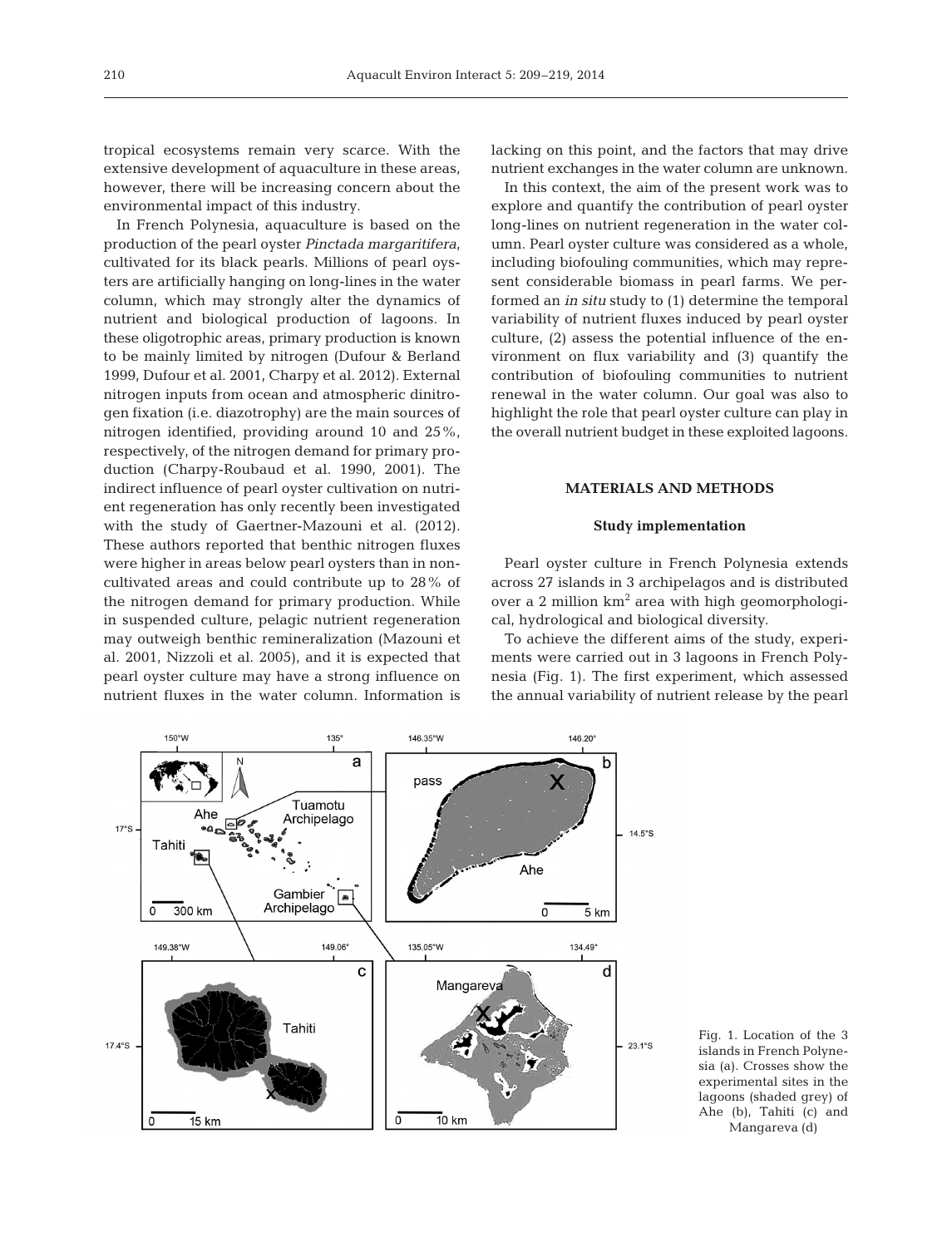oyster culture, was implemented in Tahiti. At Tahiti, water temperatures follow a seasonal pattern and environmental conditions (e.g. temperature range and chl *a* concentration) are intermediate among the 3 lagoons studied. Ease of access was an advantage for conducting monthly sampling over an annual cycle. Since biofouling development in Tahiti was not expected to be high, additional experiments were carried out at 2 other sites to quantify the impact of biofouling communities on nutrient fluxes. Mangareva and Ahe, located in the Tuamotu-Gambier Archipelago (Fig. 1), were chosen because of their extensive pearl farming industry (Talvard 2011) and because they experience high levels of biofouling.

#### **Study sites**

Geographical and environmental information on the 3 study sites is summarized in Fig. 1 and Table 1. Tahiti is the main island of French Polynesia and corresponds to a reef system. The experiment took place in the southwestern part of the lagoon (Vairao), where the depth is around 25 m and the proximity of small rivers occasions terrestrial inputs. Mangareva, the main island of the Gambier Archipelago (Fig. 1d), is located 1700 km southeast of Tahiti. Because of its latitudinal position, high thermal amplitude is observed in this area, and seawater temperature can fall by up to 22°C. In 2011, 102 pearl farms, covering a surface area of 1260 ha, were counted in this archipelago (Talvard 2011). The experiment took place in the western part of the island, where numerous pearl farms are established. Ahe is a small, deep atoll lagoon (average depth 41 m) located in the northern part of the Tuamotu Archipelago, 500 km northeast of Tahiti. Only one inlet (pass) allows exchanges with the ocean in this semi-enclosed atoll, which is characterized by a high annual average water temperature with low seasonal variations (Table 1). Presently, approximately 11% of the lagoon surface area is

used for the farming of pearl oysters. Experiments took place in the northern part of the lagoon.

#### **Experimental design**

In Tahiti, monthly sampling was conducted over 14 mo, from April 2011 to May 2012. Five hundred 2-yr-old pearl oysters (mean height:  $80.6 \pm 9.1$  mm) were transferred from a Tuamotu atoll farm (Takapoto) and reared on an experimental long-line in the lagoon near the IFREMER marine institute. Pearl oysters were maintained in traditional systems consisting of suspended long-lines immersed at 7 m depth, with pearl oysters 'ear-hanging' in pairs on downlines in groups of 20 per rope. Biofouling at this site was expected to be characterized by an accumulation of organic matter from the proximity of rivers rather than by the development of macrofouling communities and, thus, was not quantified. To test the seasonal variations of fluxes considering the whole of the communities on ropes (including organisms and organic matter), half of the experimental ropes were never cleaned during the entire period of the experiment (colonized ropes). To distinguish the role of biofouling from that of pearl oysters in total fluxes, flux measurements from a group of cleaned pearl oysters were recorded regularly. Those pearl oysters were cleaned every 3 mo, at least 24 h before experimentation, using a pressure washer.

Every month, 3 sections of colonized ropes, including 4 pearl oysters per bag and associated fauna and organic matter (referred to hereafter as CR units), were randomly collected on the experimental longline for flux measurement. This protocol was repeated every 3 mo for pearl oysters which had been cleaned previously (referred to hereafter as PO units).

At the 2 other sites, pearl oysters used for experimentation originated from local pearl farms, where pearl oysters are reared in nets (Mangareva) or 'ear-hung' on ropes (Ahe) and attached to long-lines

Table 1. Characteristics of the 3 studied lagoons.  $AD =$  average depth;  $LA =$  lagoon area;  $NI =$  number of inlets to the ocean. –: not applicable because it is a reef system

| <b>Site</b> | Latitude           | Longitude           | LA $(km^2)$ NI |      |    | AD $(m)$ Temperature $(^{\circ}C)$ | Chl a ( $\mu q$ l <sup>-1</sup> ) Source |                                                            |
|-------------|--------------------|---------------------|----------------|------|----|------------------------------------|------------------------------------------|------------------------------------------------------------|
| Ahe         | $14^{\circ} 29'$ S | $146^{\circ} 18' W$ | 142            |      | 41 | $27.3 - 29.2$                      | $0.22 - 1.31$                            | Bouvy et al. (2012)<br>Fournier et al. (2012)              |
| Mangareva   | $23^{\circ}07'S$   | $134^{\circ}52'$ W  | 500            | open | 14 | $21.3 - 28.8$                      | $0.67 - 1.27$                            | Pirazzoli (1984)<br>Pouvreau & Prasil (2001)<br>This study |
| Tahiti      | $17^{\circ} 80'$ S | $149^{\circ}30'$ W  |                |      | 25 | $24.9 - 29.5$                      | $0.24 - 1.87$                            | Pouvreau & Prasil (2001)<br>This study                     |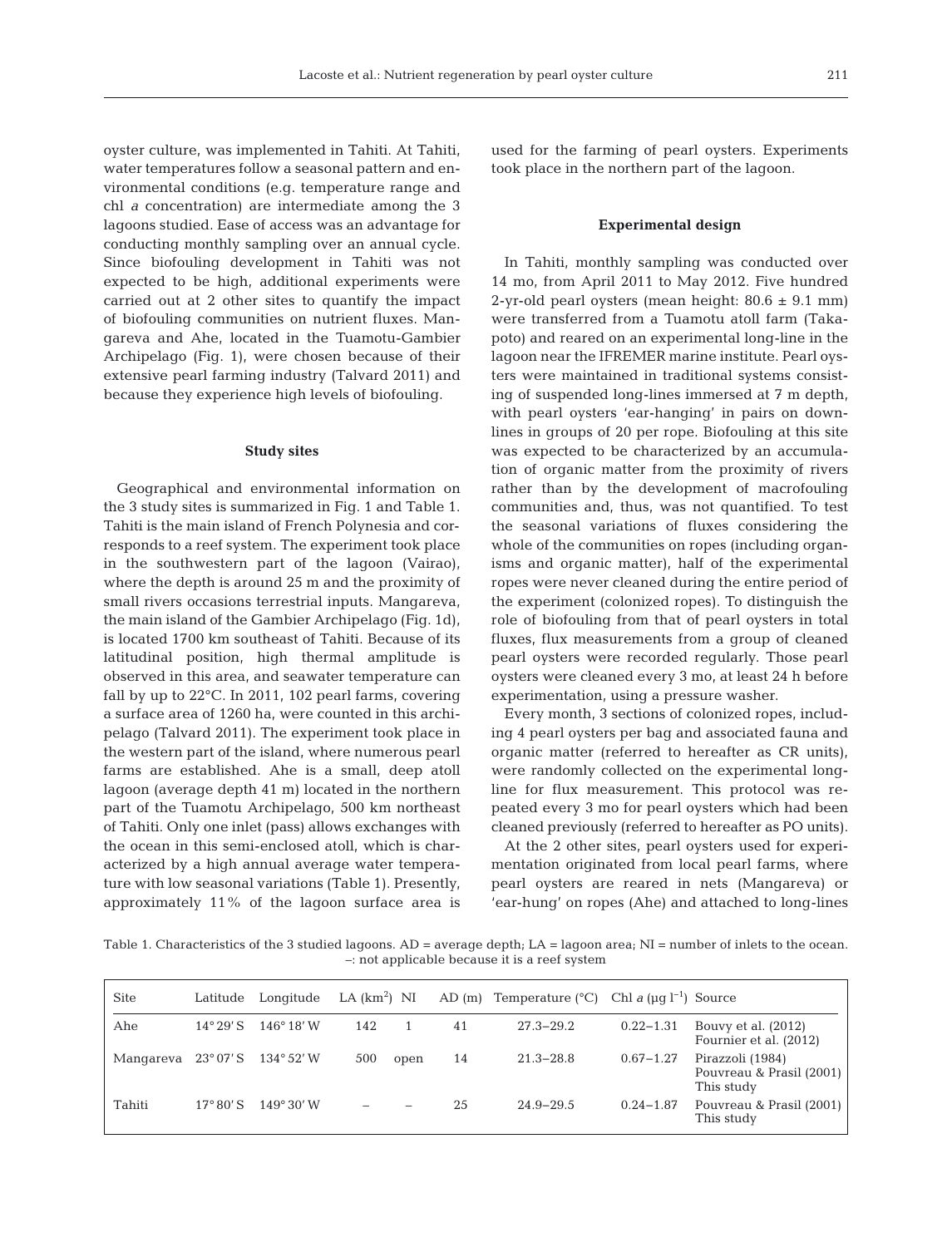suspended at a depth of 6 to 10 m. Pearl oysters are usually cleaned of epibionts by farmers every 3 to 6 mo using pressurized seawater. Surveys were conducted in May 2012 in Mangareva and in May 2013 in Ahe. Reared pearl oysters were collected at each site by SCUBA divers. Groups of 4 (Mangareva) to 6 (Ahe) pearl oysters and their associated biofouling communities were used for flux measurements. To test the effect of biofouling development (biomass and composition of biofouling communities), nutrient fluxes were measured for pearl oysters which had been colonized during 3 (Ahe and Mangareva) and 6 mo (Mangareva) (referred to hereafter as CR3 and CR6 units, respectively). After flux experiments, biofouling from each unit was collected for measurements (weight and taxonomic identification). Pearl oysters were then thoroughly cleaned and re-used (24 h later) to measure nutrient fluxes without biofouling (PO units).

For all of the sites, the pearl oysters used in experiments were measured and weighed (total wet weight and flesh wet weight).

## **Metabolic enclosure system for** *in situ* **flux measurement**

All experiments were carried out by SCUBA diving at 7 m depth near the cultivation sites. The system used for nutrient flux measurement is referred to as the metabolic enclosure system (MES, Fig. 2) (Mazouni et al. 1998). Time of incubation at each site (1 to 3 h) was selected after preliminary measurements to allow recording of nitrogen fluxes on the linear phase and to prevent a drop below 30% of the



Fig. 2. *In situ* metabolic enclosure system (MES) used for flux measurements. Magnetic stirrers (arrows) were used on each side of the MES to gently homogenize the water

initial concentration of oxygen, which may alter bivalve metabolism (Le Moullac et al. 2007, Sussarellu et al. 2010). Temperature was recorded during the experiment to check for any changes which may have influenced pearl oyster physiology (Saucedo et al. 2004, Mondal 2006). For each experiment, 4 MES were installed simultaneously, 3 containing organisms (CR or PO units) and 1 empty used as a control. During incubation, 180 ml of water was sampled in each MES at regular intervals to estimate the changes in nutrient concentration over time. Fluxes were calculated from the difference between initial and final concentrations of nutrient and related to the chamber volume. Final fluxes were obtained by subtracting the value of fluxes in the control MES corresponding to the natural fluxes in the water column.

#### **Laboratory protocols**

## Water column characteristics

During each experiment, water was sampled at long-line sites for nutrient and chlorophyll analysis. Volumes of 500 ml of water were filtered after sampling on Whatman GF/F to measure chl *a* contained in total phytoplankton. Chl *a* was extracted with 96% ethanol and analyzed after 6 h using the fluorometric procedure described in Welschmeyer (1994) on a TD 700 fluorometer (Turner Designs) calibrated with pure chl *a* standard (Sigma). Chl *a* concentration was used as a proxy for phytoplankton biomass. Nutrient concentrations were analyzed using the method de scribed below. Temperature was recorded for each specific experiment near the experimental system with a multi-parameter probe (YSI ProOdo).

#### Nutrient analysis

Water samples (40 ml) were collected; immediately fixed in the field; and stored in a dry, cool place for  $NH<sub>4</sub>$  analysis.  $NH<sub>4</sub>$  concentration was determined manually by fluorometry with a Turner TD-700 using the ortho-phthaldialdehyde method as described in Holmes et al. (1999). This measurement was performed within 10 h post-sampling at the field laboratory. A second set of samples (20 ml) was fixed using HgCl2 (Kattner 1999) and kept in the refrigerator prior to nitrate and nitrite  $(NO<sub>X</sub>)$  and soluble reactive phosphorus (SRP) analyses. These samples were analyzed by colorimetry using a Technicon AutoAnalyzer III system (Aminot & Kérouel 2004).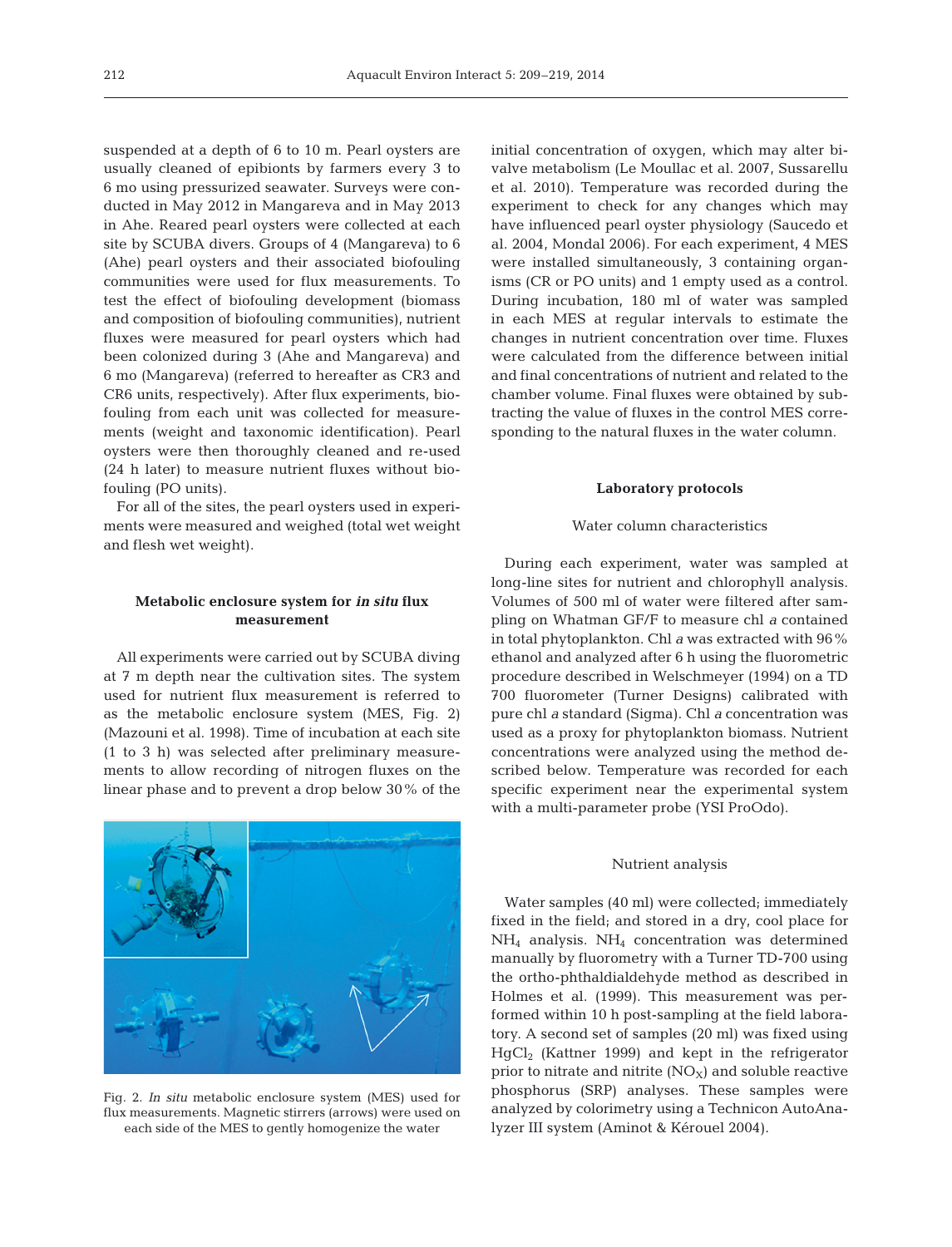Table 2. ANOVA testing the effect of time and treatment (colonized ropes and cleaned pearl oysters) on dissolved inorganic nitrogen (DIN) and soluble reactive phosphorus (SRP) fluxes. **Bold** values are significant at p *<* 0.05. DIN flux:  $ln(x+4)$ ; SRP flux:  $ln(x+2)$ 

| Source of variation | $\frac{1}{\sqrt{1-\frac{1}{2}}}\frac{1}{\sqrt{1-\frac{1}{2}}}\frac{1}{\sqrt{1-\frac{1}{2}}}\frac{1}{\sqrt{1-\frac{1}{2}}}\frac{1}{\sqrt{1-\frac{1}{2}}}\frac{1}{\sqrt{1-\frac{1}{2}}}\frac{1}{\sqrt{1-\frac{1}{2}}}\frac{1}{\sqrt{1-\frac{1}{2}}}\frac{1}{\sqrt{1-\frac{1}{2}}}\frac{1}{\sqrt{1-\frac{1}{2}}}\frac{1}{\sqrt{1-\frac{1}{2}}}\frac{1}{\sqrt{1-\frac{1}{2}}}\frac{1}{\sqrt{1-\frac{1}{2}}}\frac{1}{\sqrt{1-\frac{$ |           |  |                                            |    | $SRP$ flux $\longrightarrow$ |  |                      |  |
|---------------------|---------------------------------------------------------------------------------------------------------------------------------------------------------------------------------------------------------------------------------------------------------------------------------------------------------------------------------------------------------------------------------------------------------------------------------|-----------|--|--------------------------------------------|----|------------------------------|--|----------------------|--|
|                     |                                                                                                                                                                                                                                                                                                                                                                                                                                 | df MS $F$ |  | $\mathbf{D}$                               | df | MS F                         |  |                      |  |
| Treatment           | $\mathbf{1}$                                                                                                                                                                                                                                                                                                                                                                                                                    |           |  | $0.95$ 41.4 < 0.001 1 0.09 12.15 < 0.005   |    |                              |  |                      |  |
| Month               |                                                                                                                                                                                                                                                                                                                                                                                                                                 |           |  | 4 $0.37$ 15.99 < 0.001 4 0.05 6.37 < 0.005 |    |                              |  |                      |  |
| Treatment x Month   |                                                                                                                                                                                                                                                                                                                                                                                                                                 | 4 0.19    |  | $8.55 \le 0.001$                           |    |                              |  | 4 $0.04$ 4.5 < 0.005 |  |
| Residuals           | 18.                                                                                                                                                                                                                                                                                                                                                                                                                             | 0.02      |  |                                            | 19 | 0.01                         |  |                      |  |

#### **Data 'standardization' and statistical analysis**

Flux mean and standard deviation (SD) values were based on fluxes from replicates  $(n = 3)$  of units for each date.  $NH_4$  and  $NO<sub>X</sub>$  fluxes were added to estimate the total dissolved inorganic nitrogen (DIN) fluxes.

In Tahiti, ANOVA, which tested the effect of treatment (CR and PO units) and date on flesh wet weight of pearl oysters, revealed that date was the only significant source of variation  $(p < 0.001)$ . In experimental units, the mean  $(\pm SD)$  biomass of pearl oysters (expressed in flesh wet weight) varied from 15.0  $± 3.6$  g at the beginning of experimentation to 32.2  $±$ 6.8 g at the end, with no difference between CR and PO units (p *=* 0.923). Based on this result, all fluxes were thus presented per unit of 4 pearl oysters with biofouling (CR units) or without (PO units). This allows comparisons between the dates during which fluxes were measured for the 2 treatments (May, August and November 2011 and February and May 2012).

Effects of time and treatment on fluxes were tested using 2-way ANOVA. All data were graphically assessed for normality and homogeneity of residuals (Faraway 2002), and transformations were performed when necessary (Table 2). In the case of significant difference (p < 0.05), *a posteriori* comparison of the means was performed using a post hoc Tukey's test (Tukey's HSD) (Sokal & Rolf 1995). Correlations between nutrient fluxes and environmental variables were explored for each treatment with Spearman's rank correlation test, as environmental variables were not normally distributed.

In Ahe and Mangareva, treatment effect (i.e. biofouling) on nutrient fluxes was tested using Student's *t*-test. Fluxes in these 2 sites were also expressed per unit of 4 pearl oysters, and contribution of biofouling communities to fluxes was calculated using fluxes measured for PO units.

# **RESULTS**

## **Intra-annual variations of fluxes**

## Environmental conditions

A strong seasonal pattern of water column characteristics was evidenced during the annual monitoring in Tahiti (Fig. 3). The study period began in April 2011, which corresponds to the beginning of the dry

season at tropical latitudes; the wet period starts in November. During the dry period, all variables showed values below their calculated average, except for a DIN peak in June  $(0.51 \text{ \mu mol } l^{-1})$ . Temperature varied between 26.3 and 27.5°C for this period, and the minimum values of chl *a* and DIN were recorded as 0.3 µg  $l^{-1}$  and 0.19 µmol  $l^{-1}$ , respectively. From December, apart from the sudden drop of SRP in February, all parameters showed values above their calculated average (Fig. 3). Temperature reached its maximum value (>28.5°C) from February to April 2012. Chl *a* showed values around the mean (0.72 µg l−1), except for a high peak in January (1.87 µg l−1). High values of DIN from February 2012 (maximum value of 0.57 µmol  $l^{-1}$  in March) were mainly due to an increase of  $NO<sub>X</sub>$  concentration in



Fig. 3. Environmental parameters monitored in Tahiti between April 2011 and May 2012. (a) Temperature; (b) chl *a*; (c) soluble reactive phosphorus (SRP); (d) dissolved inorganic nitrogen (DIN). Horizontal line represents the annual mean, and shaded areas above or below the continuous line indicate periods with values higher or lower than the mean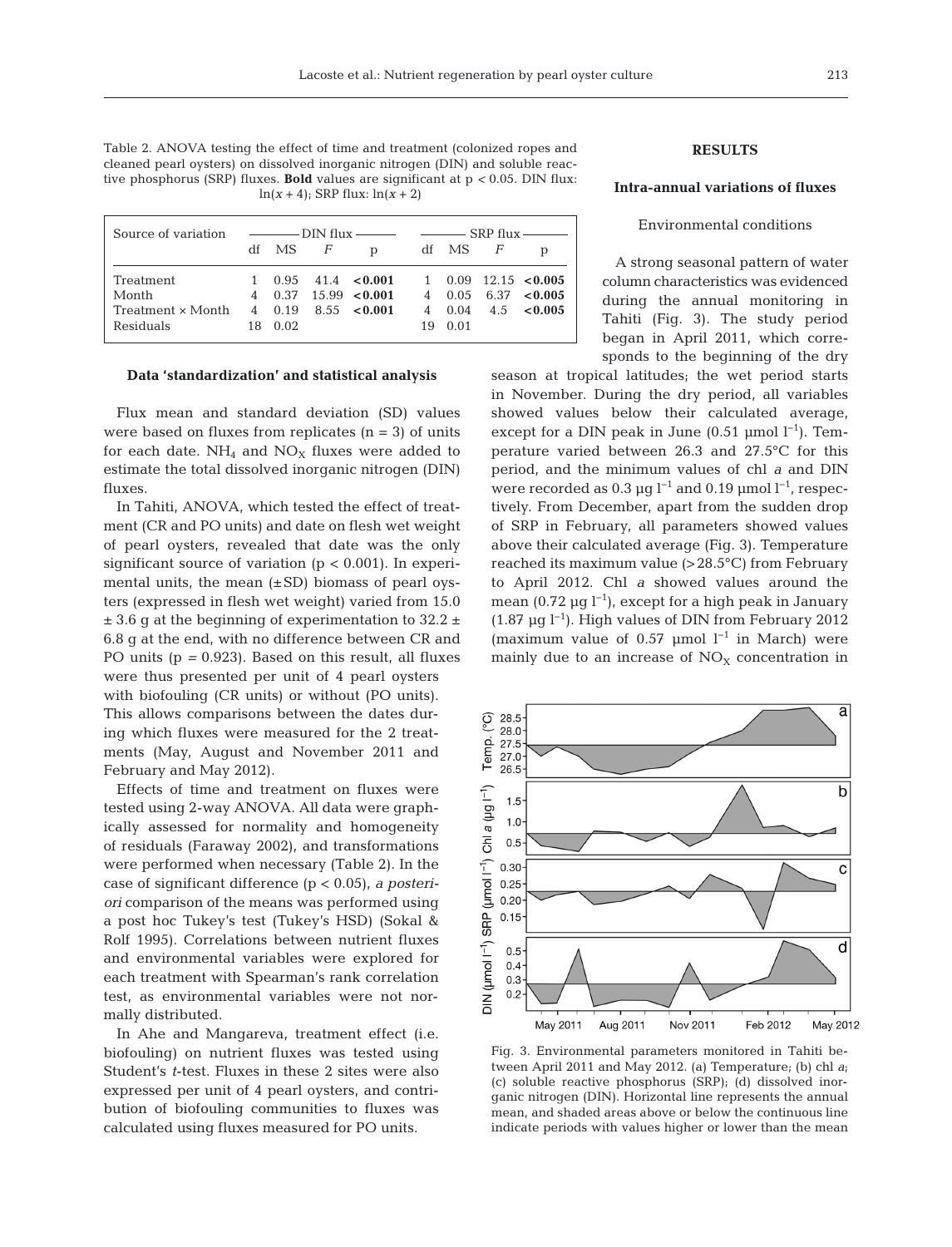the water column.  $NO<sub>x</sub>$  always accounted for at least 60% of the DIN concentration except in January 2012 (48%), and the N:P ratio average for the whole period was 1.27. For the same period (April and May), the year 2012 was warmer than 2011. Regular rain events were observed in June and November 2011 and during 2012. This rainfall coincided with an increase of DIN ( $NO_X > NH_4$ ) concentration in the lagoon.

## Nutrient fluxes

Fluxes of CR units followed the same pattern for DIN and SRP (Fig. 4). Fluxes were low during the first 9 mo, increased between January and March 2012 and finally decreased in April to May 2012. DIN fluxes produced by CR units ranged from (mean  $\pm$  SD) 3.01  $\pm$  1.53 µmol h<sup>-1</sup> in August 2011 to 35.02  $\pm$ 16.51 µmol  $h^{-1}$  in January 2012, and NH<sub>4</sub> contribution to total DIN flux varied between 60 and 100%. For SRP fluxes, values varied from −0.64 ± 0.81 µmol h<sup>-1</sup> in April 2011 to 3.05 ± 1.22 µmol h<sup>-1</sup> in March 2012. Except in April 2011, SRP fluxes by CR units were always positive, indicating a release (production) in the water column.

For PO units, DIN was released toward the water column at a maximum rate of (mean  $\pm$  SD) 6.78  $\pm$  1.78 µmol h<sup>-1</sup> per unit, except in August 2011 during which a DIN uptake was measured  $(-1.28 \pm 2.23)$ µmol  $h^{-1}$ ). For these units, NH<sub>4</sub> accounted for almost 100% of the total DIN fluxes. The SRP fluxes varied between  $-0.68 \pm 0.22$  and  $1.27 \pm 0.76$  µmol h<sup>-1</sup>. Pearl oyster biomass in PO units had no effect either on DIN fluxes ( $t = 0.35$ , df = 11,  $p > 0.1$ ) or on SRP fluxes ( $t = 0.39$ , df = 12,  $p > 0.1$ ). When expressed in flesh dry weight, NH<sub>4</sub> fluxes of a clean pearl oyster in our study varied from  $-0.1 \pm 0.17$  to  $0.83 \pm 0.17$  µmol  $q^{-1} h^{-1}$ .

Treatment, date and the interaction of both had a significant effect on DIN and SRP fluxes (Table 2). After Tukeys' multiple comparison test, it appeared that fluxes produced by CR units were significantly higher than those of PO units in February and May 2012 for DIN and in February 2012 for SRP. DIN and SRP fluxes measured for PO units were not significantly different between dates.

Exploration of correlations between fluxes of PO units and environmental variables did not show any significant correlation (Spearman's test,  $p > 0.1$ ). Conversely, for CR units, several correlations were found between environmental parameters and nutrient fluxes. DIN fluxes were correlated with tempera-

DIN fluxes ( $\mu$ mol h<sup>-1</sup>)<br>
b  $\frac{3}{5}$   $\frac{8}{5}$   $\frac{8}{5}$   $\frac{8}{5}$ SRP fluxes (µmol h<sup>-1</sup>)  $\overline{\mathbf{3}}$  $\overline{\mathbf{c}}$  $\overline{1}$  $\mathbf{o}$ May 2011 August 2011 November 2011 February 2012 May 2012

Fig. 4. Nutrient fluxes (mean  $\pm$  SD) measured during the whole period in Tahiti for each treatment. Bars: units of colonized ropes (CR); grey dots connected with dotted line for more clarity: units of clean pearl oysters (PO). Abscissa indicates months during which fluxes were recorded for both CR and PO units. DIN = dissolved inorganic nitrogen; SRP = soluble reactive phosphorus

ture ( $\rho = 0.73$ ,  $p < 0.005$ ), chl *a* ( $\rho = 0.56$ ,  $p < 0.05$ ) and DIN concentration in the water column ( $\rho = 0.64$ ,  $p <$ 0.05), and SRP fluxes were correlated with chl *a* concentration ( $ρ = 0.60$ ,  $p < 0.05$ ).

#### **Nutrient fluxes recorded in Ahe and Mangareva**

Environmental conditions and biofouling communities

During experiments performed in Ahe and Mangareva, environmental characteristics recorded were in agreement with the few values reported in the literature (Tables 1 & 3). In May 2013, temperature in Ahe was in the upper range of reported values, whereas chl *a* concentration was intermediate. Temperature for the same season in Mangareva was almost 3°C less than that in Ahe, and chl *a* concentration was twice as much.  $NH<sub>4</sub>$  concentration represented 40 and 30% of the total DIN concentration in Ahe and Mangareva, respectively, and the N:P ratio was 0.81 and 6.41, respectively.

Details on pearl oyster units used for flux measurement are reported in Table 3. Epibiont weights in CR3 units were equivalent in Ahe and Mangareva, but their species compositions were not similar. In Ahe, the biofouling community was dominated by the presence of bivalves, especially *Pinctada maculata* but also *Isognomon* sp., *Chama pacifica* and *Saccostrea* sp. The ascidian *Didemnum* sp. was much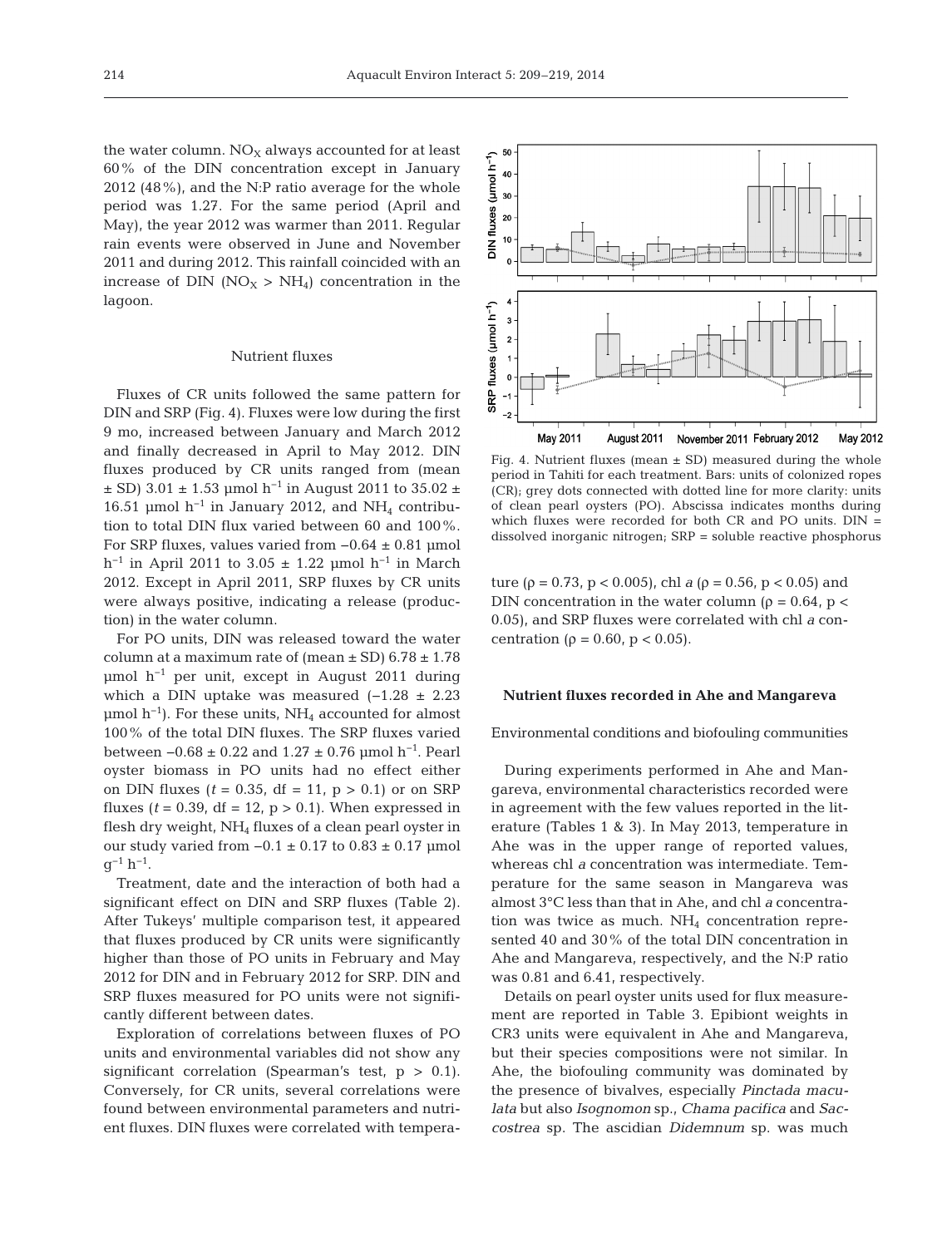215

| <b>Site</b> | Date     |                                    |      |      |                                                                      |             |                         | $\overline{\phantom{m}}$ CR units $\overline{\phantom{m}}$ |            |                   |
|-------------|----------|------------------------------------|------|------|----------------------------------------------------------------------|-------------|-------------------------|------------------------------------------------------------|------------|-------------------|
|             |          | Temperature Chl a<br>$(^{\circ}C)$ |      | DIN  | <b>SRP</b><br>$(\mu q l^{-1})$ $(\mu mol l^{-1})$ $(\mu mol l^{-1})$ | Age<br>(mo) | <b>FWW</b><br>(q)       | <b>TWW</b><br>(q)                                          | СT<br>(mo) | <b>TWW</b><br>(g) |
| Ahe         | May 2013 | 29.0                               | 0.61 | 0.26 | 0.32                                                                 |             |                         | $18 \quad 18.5 \pm 2.8 \quad 831.9 \pm 190.6$              | 3          | $204.5 \pm 58.7$  |
| Mangareva   | May 2012 | 26.5                               | 1.1  | 1.73 | 0.27                                                                 |             | $24 \quad 22.1 \pm 2.5$ | $605.9 \pm 62.3$                                           | 3          | $204.8 \pm 48.4$  |
|             |          |                                    |      |      |                                                                      |             |                         | $698.8 \pm 12.3$                                           | 6.         | $124.4 \pm 18.9$  |

Table 3. Water column characteristics and information about units of clean pearl oysters (PO units) and biofouling communities on colonized pearl oyster ropes (CR units) in Ahe and Mangareva.  $CT =$  colonization time;  $DIN =$  dissolved inorganic nitrogen; FWW = individual mean flesh wet weight; SRP = soluble reactive phosphorus; TWW = total wet weight in each unit

less abundant in Ahe than in Mangareva and settled only patchily on pearl oyster shells or on solitary ascidians (*Microcosmus exasperatus*). Many sponges (*Dysidea* sp.) were observed, with small crabs and polychaete worms settled between shells and ropes. In Mangareva, pearl oysters were colonized by a macrofaunal community composed mainly of ascidians (*Didemnum* sp., *Microcosmus exasperatus, Herd mania momus*), bivalves (*Saccostrea cucullata, Pinctada maculata*) and several erect or encrusting species of bryozoans. Many small crustaceans (Gammaridae and Isopoda) were also found.

In Mangareva, when comparing the epibiont biomass in CR units after 3 mo (CR3) and 6 mo (CR6) of colonization, we found it lower in CR6 but not significantly different from that of CR3 ( $t = -2.68$ , df = 3, p > 0.05). The dominant species in CR6 units was *Didemnum* sp., covering 60% of the net. It was less abundant in the CR3 units (coverage rate of 30%), which were characterized by an abundance of tubiculous worms (Serpulidae, Sabellidae). All other organisms observed were present in both CR3 and CR6 units.

## Nutrient fluxes

All fluxes measured were positive and correspond to DIN and SRP release in the water column (Fig. 5). DIN fluxes produced by CR units reached almost 200 µmol h<sup>-1</sup> in Mangareva and 80 µmol h<sup>-1</sup> in Ahe. NH<sub>4</sub> release always accounted for more than 60% of the total DIN fluxes. SRP fluxes were lower, with the smallest value (mean  $\pm$  SD: 0.99  $\pm$  0.52 µmol h<sup>-1</sup>) obtained for PO units in Ahe and the highest value (49.68 ± 13.23 µmol  $h^{-1}$ ) obtained for CR units in Mangareva. For both DIN and SRP fluxes at the 2 sites, fluxes were significantly higher for CR units than for PO units (Table 4). Fluxes measured for CR3 and CR6 units in Mangareva were not significantly different for either DIN ( $t = -0.84$ , df = 4, p > 0.1) or SRP  $(t = 2.91, df = 1, p > 0.1)$ .

Using the results obtained for nutrient release by PO units, we estimated that biofouling communities in Ahe and Mangareva contribute to 60 and 70%, respectively, of the total DIN fluxes produced by CR units.



Fig. 5. Mean (±SD) dissolved inorganic nitrogen (DIN) and soluble reactive phosphorus (SRP) fluxes measured in (a,b) Mangareva and (c,d) Ahe for each treatment (light grey bar: ropes with 3 mo of biofouling development [CR3]; dark grey bar: ropes with 6 mo of biofouling development [CR6]; black dots: clean pearl oysters)

Table 4. Student's *t*-test for the effect of treatment (colonized ropes or cleaned pearl oysters) on measured fluxes in Ahe and Mangareva. **Bold** values are significant values at p *<* 0.05. DIN = dissolved inorganic nitrogen; SRP = soluble reactive phosphorus

|                  |    | DIN |                                                       |         |  |                                  |
|------------------|----|-----|-------------------------------------------------------|---------|--|----------------------------------|
| <b>Site</b>      | df |     | D                                                     | df      |  | р                                |
| Ahe<br>Mangareva |    |     | $11 \quad 5.9 \quad 0.001$<br>$6\quad 5.6\quad 6.005$ | 7<br>.5 |  | 5.58 < 0.001<br>$3.6 \quad 0.05$ |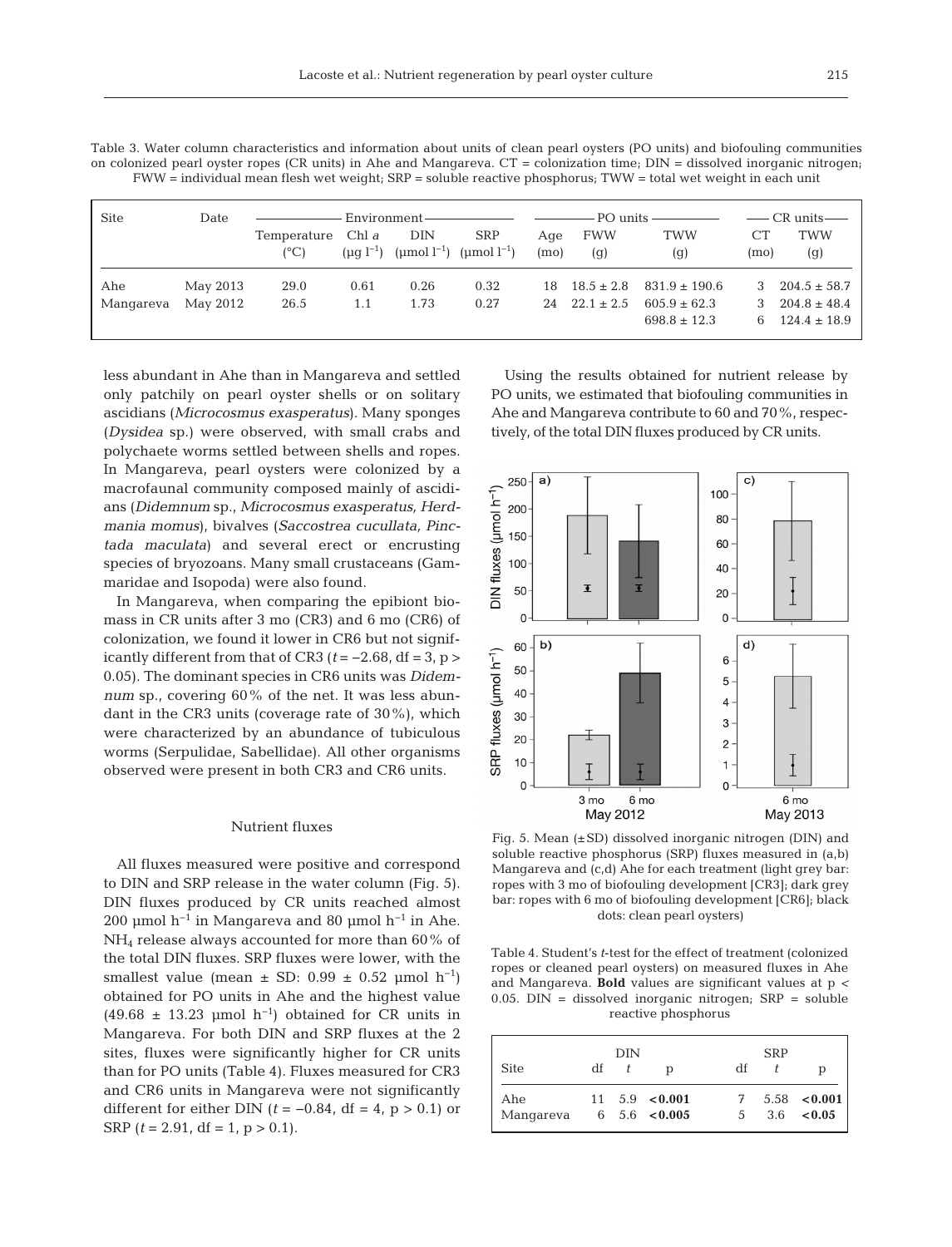## **DISCUSSION**

## **Seasonal variations of nutrient fluxes**

During the annual monitoring in Tahiti, nutrient fluxes produced by pearl oysters (with or without biofouling communities) were mostly positive, indicating that culture acted as a source of nutrient for the water column. Factors which may influence nitrogen excretion by pearl oysters include individual size, temperature and trophic level (Yukihira et al. 1998, Saucedo et al. 2004, Mondal 2006). During this study, nutrient fluxes of clean pearl oysters (PO units) were constant over the year and were not correlated with the biomass of pearl oysters or with the environmental parameters recorded. Thus, the metabolism of pearl oysters seems to be maintained relatively independently of environmental conditions for the range of variations recorded. At 18, 23 and 28°C, Saucedo et al. (2004) also reported no variations of  $NH<sub>4</sub>$  excretion efficiency for *Pinctada mazatlanica*. Over a similar range of temperatures (23 to 28°C), clearance rate and respiration have also been reported to be relatively independent of temperature for *P. mar garitifera* and *P. maxima,* highlighting a probable ac climatization capacity of pearl oysters to moderate seasonal variations (Yukihira et al. 1998).

Whereas no temporal variation of fluxes was detected for clean pearl oysters, a sharp increase of DIN release and, to a lesser extent, SRP was observed for pearl oysters associated with biofouling communities (CR units) from 10 mo of colonization. As this in crease of fluxes is not attributable to pearl oysters, whose activity remains stable, it could originate from the activity of biofouling communities accumulated on ropes (Mazouni et al. 2001, Richard et al. 2006, Jansen et al. 2011). Furthermore, it is now well established that in suspended culture, ropes are not only composed of the cultivated species and biofouling communities but also of detritus and organic material (Mazouni et al. 2001, Nizzoli et al. 2005, Richard et al. 2006, Jansen et al. 2011). In our study, a notable accumulation of organic material along the pearl oyster ropes started from November 2011, after heavy rainfall. In these 'associated fauna and organic matter' complexes, referred to as AFOM by Richard et al. (2006), mineralization of organic material may be a major nitrogen source (Richard et al. 2006, Nizzoli et al. 2011). Therefore, while few macrofouling organisms were observed on pearl oysters, it is possible that mineralization processes have also contributed to enhancing nutrient fluxes during this period. This assumption seems to be confirmed by the higher contribution of  $NO<sub>X</sub>$  to DIN fluxes in CR units compared with PO. Otherwise, during this period, the conjunction of higher temperature and elevation of DIN concentration in the water column is also likely to have stimulated microbial processes in AFOM complexes, further increasing mineralization and thus nutrient release (Sornin et al. 1986, Blackburn 1988, Boucher & Boucher-Rodoni 1988).

### **Differences in pearl oyster metabolism between sites**

For the size class of pearl oysters considered in our study, NH4 fluxes produced by clean pearl oysters in Tahiti were lower than excretion values recorded by Pouvreau et al. (1998) or Yukihira et al. (2000), who found NH<sub>4</sub> excretion varying from 1.1 to 4.4 µmol  $h^{-1}$ at 28 to 29°C for a 1 g flesh dry weight pearl oyster. At the other 2 sites,  $NH<sub>4</sub>$  release reported in grams (dry weight) matched their results  $(1.7 \pm 0.6 \text{ \mu mol g})$ h<sup>-1</sup> in Ahe and  $2.5 \pm 1.0$  µmol g h<sup>-1</sup> in Mangareva). At this geographical scale, higher temperature did not lead to higher nutrient release (both DIN and SRP), since the highest fluxes were recorded in Mangareva, where the temperature was the lowest. This confirms that nutrient release through pearl oyster excretion not only is linked to temperature but also results from the interactions of different parameters (Saucedo et al. 2004, Mondal 2006,). Higher food availability in Mangareva, illustrated by the high chl *a* concentration recorded at this site, might explain the higher release rate measured (Yukihira et al. 1998). Otherwise, the discrepancy in nitrogen re lease between sites could also be related to variations of nitrogen resulting from diet rather than nitrogen from protein catabolism (Yukihira et al. 2000). This could explain the differences observed for nutrient fluxes between Ahe and Tahiti, since environmental conditions in Ahe were similar to those in Tahiti in 2012. To proceed, a better description of the trophic environment at each site, including heterotrophic plankton known to represent an important source of energy for pearl oysters (Fournier et al. 2012), is needed.

#### **Contribution of biofouling to nutrient fluxes**

Over the last decade, particular attention has focused on the effect that biofouling communities may exert on ecosystem processes (McKindsey et al. 2009, Jansen et al. 2011, Woods et al. 2012). Results of the present study at 2 sites exposed to a high level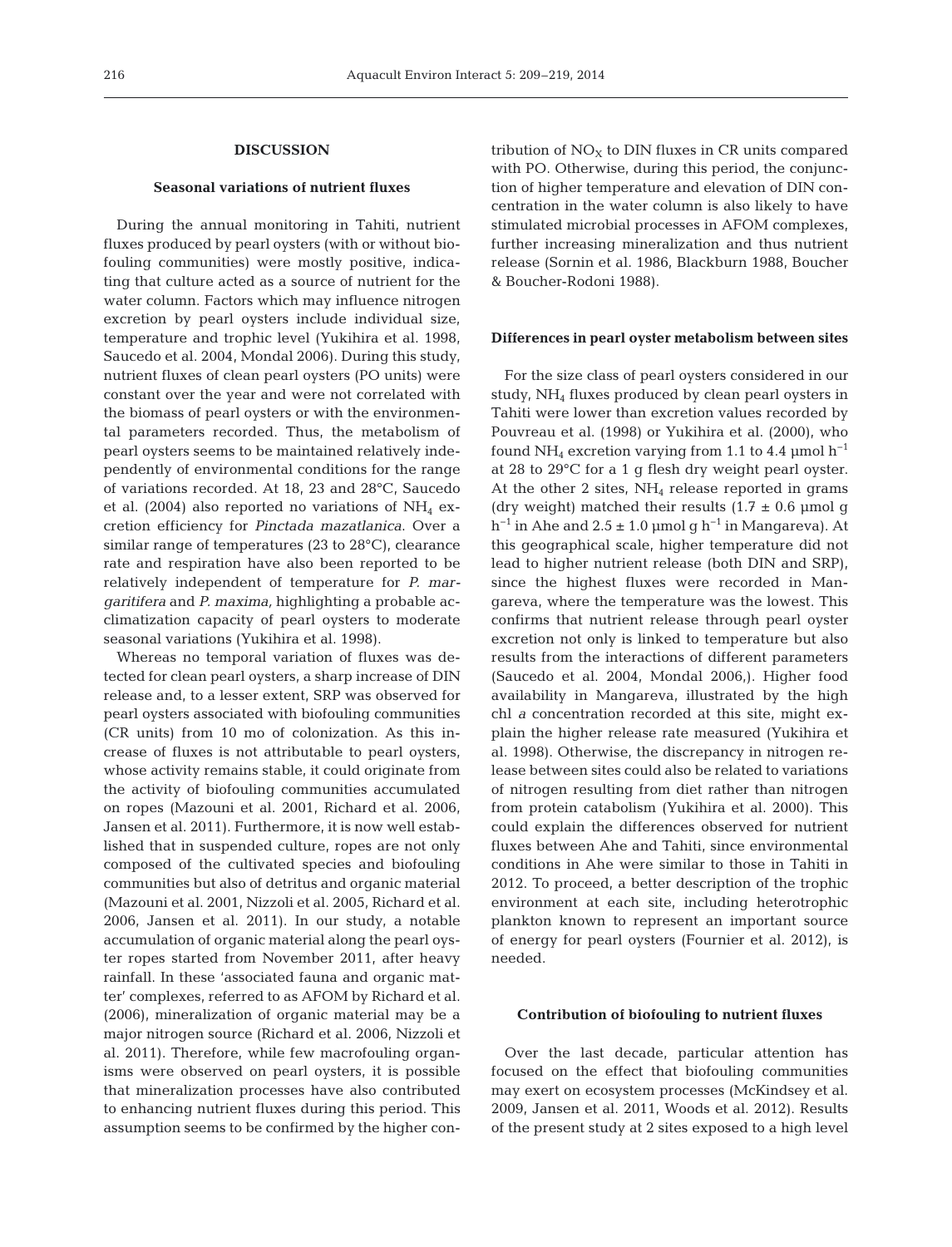of biofouling confirmed the significant role these communities can play regarding nutrient regeneration in the water column around pearl oyster culture. Biofouling represented only 15 to 25% of the total biomass on experimental units but contributed up to 70% of the total DIN fluxes produced. The same result was obtained for SRP fluxes, which may be enhanced up to 7 times in the presence of biofouling.

The composition of biofouling communities has been shown to influence nutrient fluxes in suspended culture (Mazouni et al. 2001). Here, we failed to identify such an effect, since no significant difference in biomass or composition was observed for biofouling communities after 3 (CR3) and 6 (CR6) mo of colonization in Mangareva. Furthermore, nutrient fluxes recorded for CR3 and CR6 units were not significantly different. Conversely, wide differences were observed between fluxes produced by CR3 units from Ahe and Mangareva. DIN fluxes in Mangareva were twice as high as those in Ahe, while SRP fluxes were up to 15 times higher. This discrepancy may be primarily due to environmental conditions prevailing in the water column, which induced higher nutrient release by clean pearl oysters (PO units) in Mangareva. Moreover, biofouling composition might also contribute to explaining these differences. In Mangareva, biofouling communities were largely dominated by ascidians, which have already been shown to be a source of nutrients (Markus & Lambert 1983) and biodeposits (McKindsey et al. 2009, Lee et al. 2012). The rearing method in Mangareva, where pearl oysters are maintained in nets (to reduce predation), could have favored the trapping of biodeposits and organic material more than ropes in Ahe. Mineralization processes of the organic matter accumulated in the rearing structures may thus have been more intensive in Mangareva and a major source of nutrient toward the water column.

# **Overall impact of pearl oyster long-lines on nutrient dynamics in farming areas**

Pearl oyster long-lines significantly contributed to nutrient regeneration in the water column. Enhancement of nutrient availability for primary producers can result in increased primary production rate (Howarth 1988, Smaal 1991). In French Polynesia, where waters are oligotrophic and where primary production is highly dependent on internal physicochemical conditions (Charpy & Blanchot 1998, Dufour et al. 2001), it can be postulated that by enhancing nutrient availability, the development of pearl oyster farming has a beneficial effect on primary production, thereby counteracting the negative effect it may have on phytoplankton (grazing pressure), as observed in other ecosystems (Nizzoli et al. 2005, 2011). In addition, whereas the N:P ratio calculated in the water column varied between 0.81 and 6.41, the N:P ratio of fluxes sometimes reached 16:1. Such preferential nitrogen regeneration according to the Redfield ratio (16:1 for N:P, Redfield et al. 1963) may thus contribute to reducing the nitrogen limitation of these systems (Dufour & Berland 1999). Otherwise, the major proportion of the nitrogen regenerated by colonized pearl oysters was in the form of  $NH<sub>4</sub>$ , which is preferentially assimilated by phytoplankton compared with  $NO<sub>x</sub>$  (Frost 1991). This nitrogen source could lead to a shift in the composition of phytoplankton communities, especially favoring the rapid growth of small phytoplankton (Howarth 1988, Prins et al. 1995).

To give a more realistic assessment of the impact of pearl oyster culture on the environment, we calculated the potential contribution of long-lines to primary production in Ahe. The theoretical nutrient requirement for primary production was calculated assuming that phytoplankton uptake of dissolved inorganic nutrients was within the Redfield ratio for growth (Redfield et al. 1963). Based on primary production presented by Lefebvre et al. (2012), this resulted in an estimation of nitrogen requirement of 423 mg m<sup>-2</sup> d<sup>-1</sup>. With an estimated density of 40 pearl oysters per square meter at the farmed site, colonized ropes would thus supply around 70% of the nitrogen requirement for primary production, whereas cleaned pearl oysters would supply only 26%. For comparison, benthic nutrient fluxes under farm influence in Ahe have been shown to contribute a maximum of 30% of the requirement for primary production (Gaertner-Mazouni et al. 2012). These results confirm the importance of nutrient regeneration within the water column in comparison with benthic fluxes and stress the necessity of studying in tandem the influence of the 2 compartments.

## **CONCLUSIONS**

This first *in situ* study of nutrient fluxes at the interface between pearl oyster long-lines and the water column demonstrated the importance of not considering the cultivated organisms in isolation. In all 3 study lagoons, the contribution of biofouling communities to nutrient fluxes produced by cultivation units was indeed significant. The impact of pearl oyster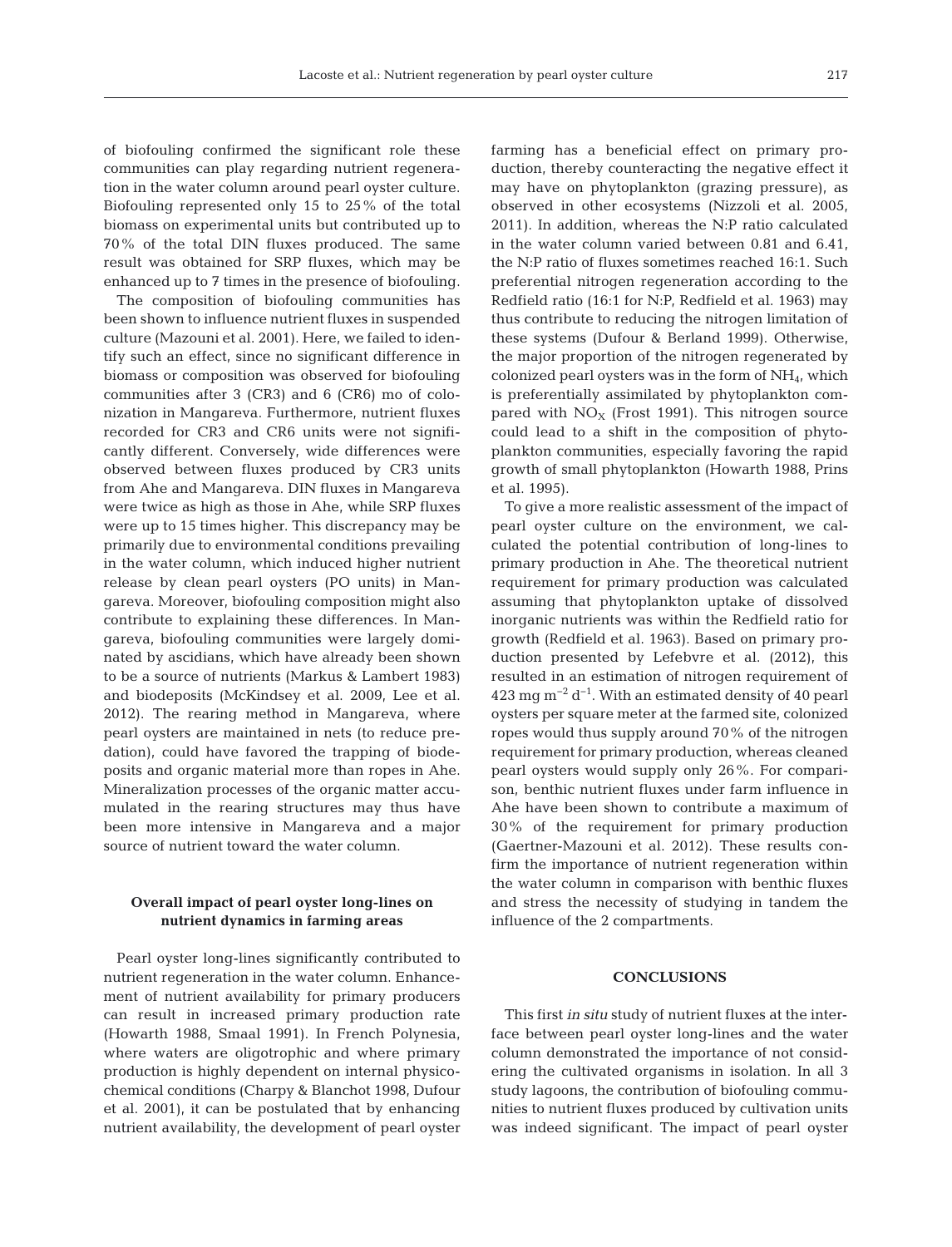farming on the water column displays wide spatial heterogeneity, and careful sampling is therefore required to derive reliable estimates of the overall functioning of these exploited tropical lagoons. Finally, our work showed that beyond the direct impact of biofouling on aquaculture end products, which usually require extensive handling, its role at the ecosystem scale needs further study to evaluate the sustainability of these ecosystems.

*Acknowledgements.* This study received financial support from the Agence Nationale de la Recherche within the framework of the program AGROBIOSHERE (ANR-11- AGRO-006). E.L. was supported by a doctoral fellowship from the Ministère de l'Enseignement Supérieur et de la Recherche at the University of French Polynesia. We are grateful to the Direction des Ressources Marines of French Polynesia and to the pearl oyster farmers for their help in the field. We also thank the Institut de Recherche pour le Développement (IRD) Nouméa Centre (New Caledonia) for nutrient analysis and, finally, the 3 anonymous reviewers who provided comments which helped improve the manuscript.

#### LITERATURE CITED

- Aminot A, Kérouel R (2004) Hydrologie des écosystèmes marins: paramètres et analyses. Editions de l'Ifremer, Plouzane
- ▶ Asmus RM, Asmus H (1991) Mussel beds: limiting or promoting phytoplankton? J Exp Mar Biol Ecol 148:215−232
- ▶ [Bacher C, Bioteau H, Chapelle A \(1995\) Modelling the](http://dx.doi.org/10.1080/00785326.1995.10431496) impact of a cultivated oyster population on the nitrogen dynamics: the Thau Lagoon case (France). Ophelia 42: 29−54
	- Blackburn TH (1988) Benthic mineralization and bacterial production. In:Blackburn TH, Sørensen J (eds) Nitrogen cycling in coastal marine environments. SCOPE, John Wiley and Sons, Chichester, p 175−190
- ► [Boucher G, Boucher-Rodoni R \(1988\)](http://dx.doi.org/10.3354/meps044229) *In situ* measurement of respiratory metabolism and nitrogen fluxes at the interface of oyster beds. Mar Ecol Prog Ser 44: 229−238
- ► [Bouvy M, Dupuy C, Pagano M, Barani A, Charpy L \(2012\)](http://dx.doi.org/10.1016/j.marpolbul.2012.01.008) Do human activities affect the picoplankton structure of the Ahe atoll lagoon (Tuamotu Archipelago, French Polynesia)? Mar Pollut Bull 65:516-524
- ► [Charpy L, Blanchot J \(1998\) Photosynthetic picoplankton in](http://dx.doi.org/10.3354/meps162057) ► [Jansen HM, Strand Ø, Strohmeier T, Krogness C, Verdegem](http://dx.doi.org/10.3354/meps09095) French Polynesian atoll lagoons: estimation of taxa contribution to biomass and production by flow cytometry. Mar Ecol Prog Ser 162:57-70
	- Charpy L, Rodier M, Fournier J, Langlade MJ, Gaertner-Mazouni N (2012) Physical and chemical control of the phytopankton of Ahe lagoon, French Polynesia. Mar Pollut Bull 65:471–477
- ► [Charpy-Roubaud CJ, Charpy L, Cremoux JL \(1990\) Nutrient](http://dx.doi.org/10.1007/BF01313243) budget of the lagoonal waters in an open central South Pacific atoll (Tikehau, Tuamotu, French Polynesia). Mar Biol 107:67-73
- ▶ Charpy-Roubaud C, Charpy L, Larkum A (2001) Atmospheric dinitrogen fixation by benthic communities of Tikehau Lagoon (Tuamotu Archipelago, French Polyne-

sia) and its contribution to benthic primary production. Mar Biol 139:991-998

- Cranford P, Dowd M, Grant J, Hargrave B, McGladdery S (2003) Ecosystem level effects of marine bivalve aquaculture. Can Tech Rep Fish Aquat Sci 2450: 51−93
- ► Crawford C, Macleod CK, Mitchell I (2003) Effects of shell fish farming on the benthic environment. Aquaculture 224: 117−140
- ► [Dame R, Libes S \(1993\) Oyster reefs and nutrient retention](http://dx.doi.org/10.1016/0022-0981(93)90007-B) in tidal creeks. J Exp Mar Biol Ecol 171: 251−258
	- Dufour P, Berland B (1999) Nutrient control of phytoplanktonic biomass in atoll lagoons and Pacific ocean waters: studies with factorial enrichment bioassays. J Exp Mar Biol Ecol 234:147–166
- ► [Dufour P, Andrefouet S, Charpy L, Garcia N \(2001\) Atoll](http://dx.doi.org/10.4319/lo.2001.46.2.0456) morphometry controls lagoon nutrient regime. Limnol Oceanogr 46:456-461
- ► [Dumbauld BR, Ruesink JL, Rumrill SS \(2009\) The ecological](http://dx.doi.org/10.1016/j.aquaculture.2009.02.033) role of bivalve shellfish aquaculture in the estuarine environment: a review with application to oyster and clam culture in west coast (USA) estuaries. Aquaculture 290: 196−223
	- Faraway JJ (2002) Practical regression and ANOVA using R. http: //cran.r-project.org/doc/contrib/Faraway-PRA.pdf (accessed 20 Jan 2014)
- ▶ [Forrest BM, Keeley NB, Hopkins G, Webb S, Clement D](http://dx.doi.org/10.1016/j.aquaculture.2009.09.032) (2009) Bivalve aquaculture in estuaries: review and synthesis of oyster cultivation effects. Aquaculture 298: 1−15
- ► [Fournier J, Dupuy C, Bouvy M, Couraudon-Réale M and](http://dx.doi.org/10.1016/j.marpolbul.2012.03.026) others (2012) Pearl oysters *Pinctada margaritifera* grazing on natural plankton in Ahe atoll lagoon (Tuamotu archipelago, French Polynesia). Mar Pollut Bull 65: 490−499
- ► [Frost BW \(1991\) The role of grazing in nutrient-rich areas of](http://dx.doi.org/10.4319/lo.1991.36.8.1616) the open sea. Limnol Oceanogr 36: 1616−1630
- ► [Gaertner-Mazouni N, Lacoste E, Bodoy A, Peacock L and](http://dx.doi.org/10.1016/j.marpolbul.2012.02.013) others (2012) Nutrient fluxes between water column and sediments: potential influence of the pearl oyster culture. Mar Pollut Bull 65:500-505
- [Giles H, Pilditch CA, Bell DG \(2006\) Sedimentation from](http://dx.doi.org/10.1016/j.aquaculture.2006.06.048) ➤ mussel (*Perna canaliculus*) culture in the Firth of Thames, New Zealand: impacts on sediment oxygen and nutrient fluxes. Aquaculture 261: 125−140
- ► [Holmes RM, Aminot A, Kérouel R, Hooker BA, Peterson BJ](http://dx.doi.org/10.1139/f99-128) (1999) A simple and precise method for measuring ammonium in marine and freshwater ecosystems. Can J Fish Aquat Sci 56: 1801−1808
- ► [Howarth RW \(1988\) Nutrient limitation of net primary pro](http://dx.doi.org/10.1146/annurev.es.19.110188.000513)duction in marine ecosystems. Annu Rev Ecol Syst 19: 89−110
- M, Smaal A (2011) Seasonal variability in nutrient regeneration by mussel *Mytilus edulis* rope culture in oligotrophic systems. Mar Ecol Prog Ser 431: 137−149
- ► [Kattner G \(1999\) Storage of dissolved inorganic nutrients in](http://dx.doi.org/10.1016/S0304-4203(99)00049-3) seawater: poisoning with mercuric chloride. Mar Chem 67: 61−66
- ► [Le Moullac G, Quéau I, Le Souchu P, Pouvreau S, Moal J,](http://dx.doi.org/10.1016/j.ecss.2011.11.013) Le Coz JR, Samain JF (2007) Metabolic adjustments in the oyster *Crassostrea gigas* according to oxygen level [and temperature. Mar Biol Res 3: 357−366](http://dx.doi.org/10.1080/10236249009378759)
	- Leblanc AR, Landry T, Miron G (2003) Fouling organisms of the blue mussel *Mytilus edulis*: their effect on nutrient uptake and release. J Shellfish Res 22: 633−638
	- Lee JS, Kim SH, Kim YT, Hong SJ, Han JH, Hyun JH, Shin